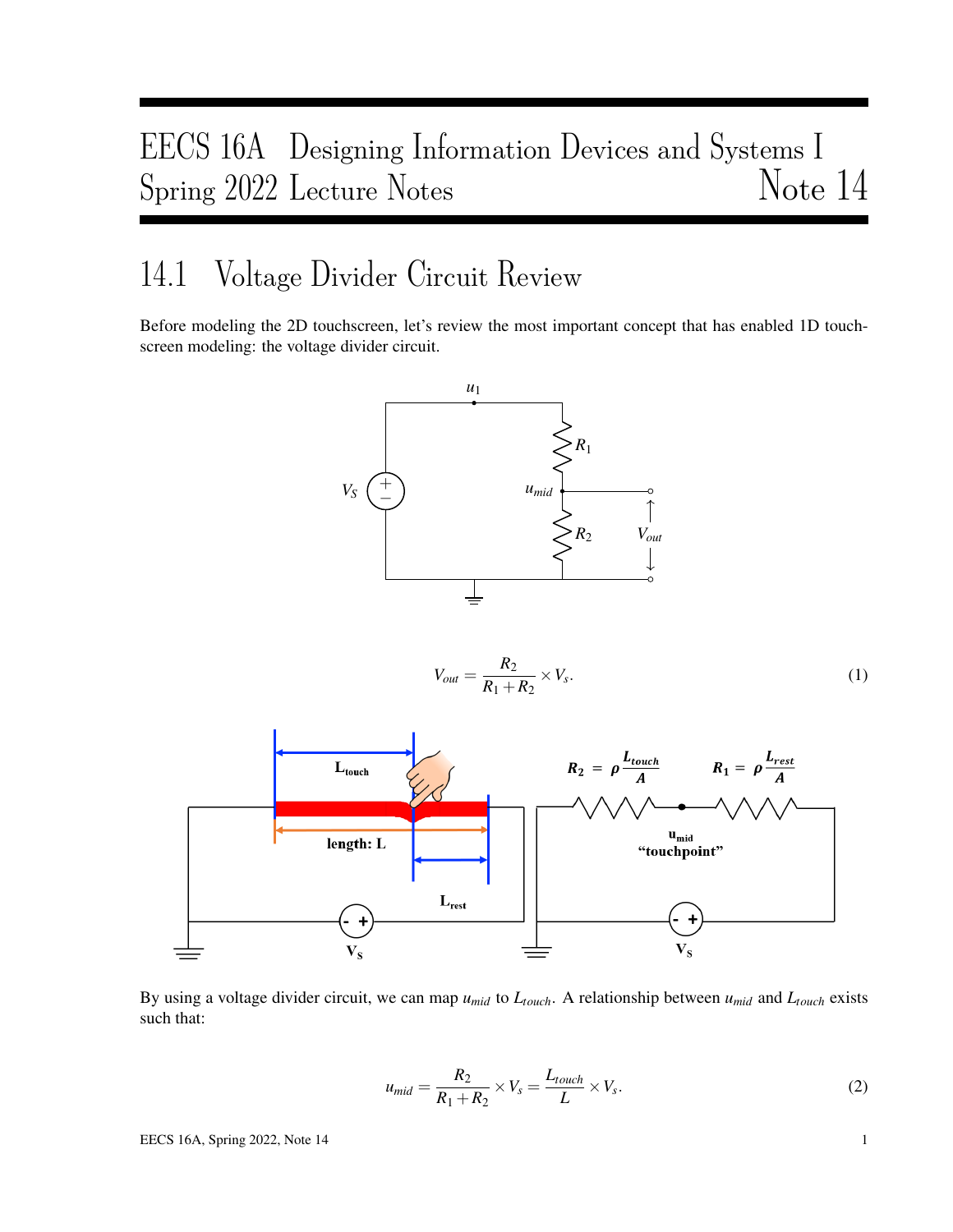## 14.2 EE16A Physics Revisited

Before we dive into the modeling of 2D resistive touchscreen, let's review the I-V characteristics for some basic circuit elements.



From the I-V plots, although a resistor, a wire and an open circuit can behave quite differently, their behaviors are exactly the same at  $(0, 0)$ . This means that at  $(0, 0)$ , these three circuit elements can be replaced by one another and the same behavior  $(I = 0, V = 0)$  is still expected.

## 14.3 An Interesting Circuit

Let's look at an example of different circuit elements behaving in the same way. The circuit we will analyze next (and the corresponding thought process) will be important when we analyze our 2D resistive touchscreen at the end of this note. Consider the following circuit:



If we want to solve for  $u_1, u_2, u_3$ , we could use our general analysis procedure. However, we can simplify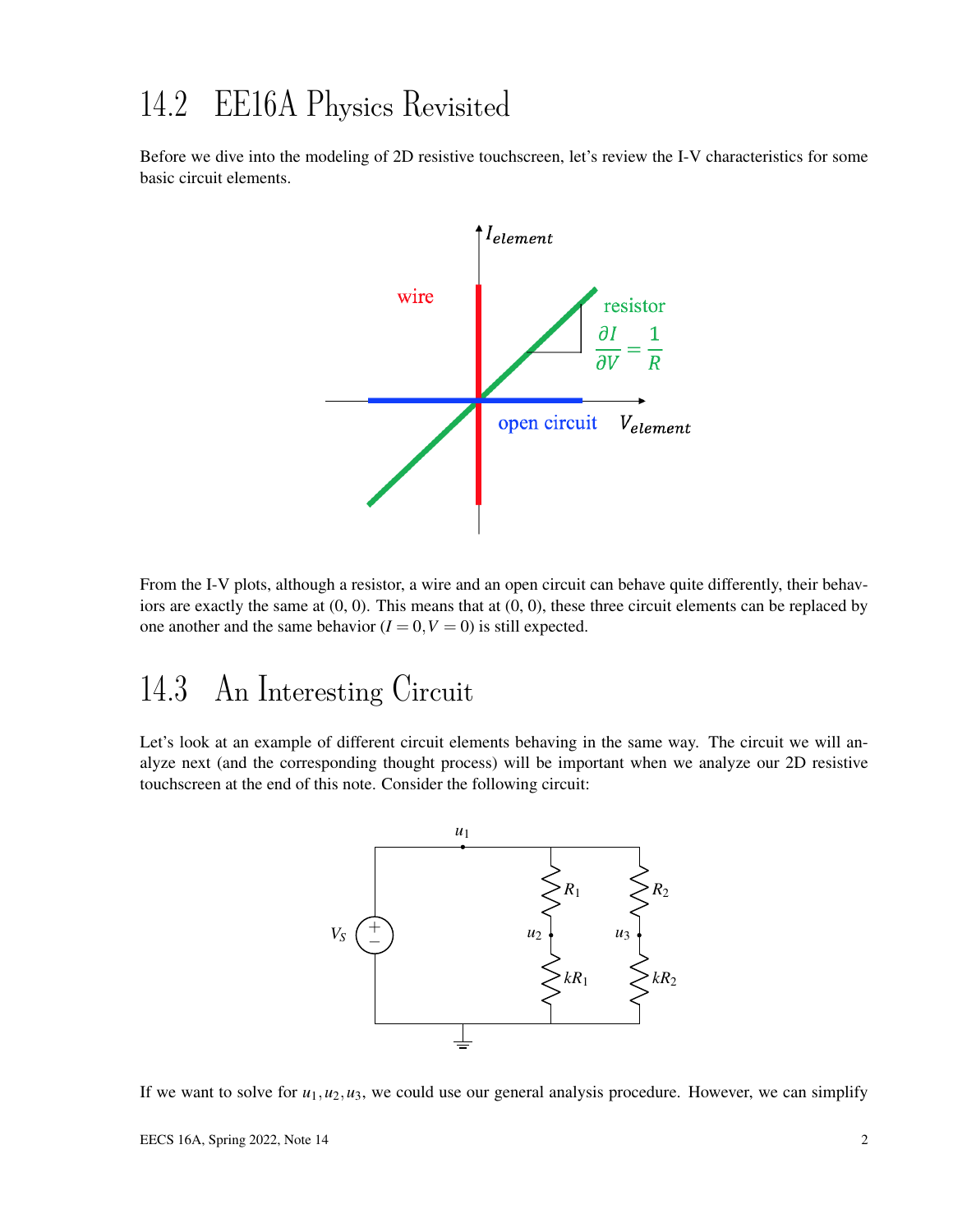our analysis by noticing that this circuit is very similar to the voltage divider we already analyzed. In fact, it is two voltage dividers — one consisting of resistors  $R_1$ ,  $kR_1$  and another consisting of  $R_2$ ,  $kR_2$ .

Therefore, we can apply our voltage divider equation twice to find  $u_2$  and  $u_3$ . Note that the total voltage drop over both voltage dividers is *V<sup>s</sup>* .

$$
u_2 = \frac{kR_1}{R_1 + kR_1} V_s = \frac{k}{1 + k} V_s.
$$
  

$$
u_3 = \frac{kR_2}{R_2 + kR_2} V_s = \frac{k}{1 + k} V_s.
$$

We see that regardless of the resistances  $R_1$  and  $R_2$ , the potentials  $u_2$  and  $u_3$  are the same! This holds as long as *k* is constant.

$$
u_2 = u_3 = \frac{k}{1+k} V_s
$$

Now, let's add another resistor  $R_3$  to the circuit.



Once again, we could analyze this circuit from scratch using our circuit analysis procedure, but maybe we can simplify the analysis. Let's make a bold assumption that adding  $R_3$  will not affect circuit operation and therefore  $u_2 = u_3$  from our analysis above. We can determine if this assumption is true by analyzing the circuit and seeing if there are any contradictions that arise. If there are no contradictions, then we know that this bold assumption is true.

First, analyze the current flow through *R*3.

$$
R_3 i_3 = u_2 - u_3 \tag{3}
$$

Under the assumption that  $R_3$  does not affect circuit operation, then  $u_2 = u_3$ . Plugging this in tells us that the current flowing through  $R_3$  is zero. In addition, we can calculate that the voltage drop across  $R_3$  is  $(u_2 - u_3)$ which is also zero. This means that  $R_3$  is at the special  $(0, 0)$  point on the I-V plot, where it behaves the same way as a wire or open circuit. This means that there is no contradiction from our bold assumption since a resistor and open circuit have the same current and voltage at this point! Our bold assumption that  $R_3$  will not affect circuit operation is correct!

To complete our analysis, we can replace  $R_3$  with an open circuit: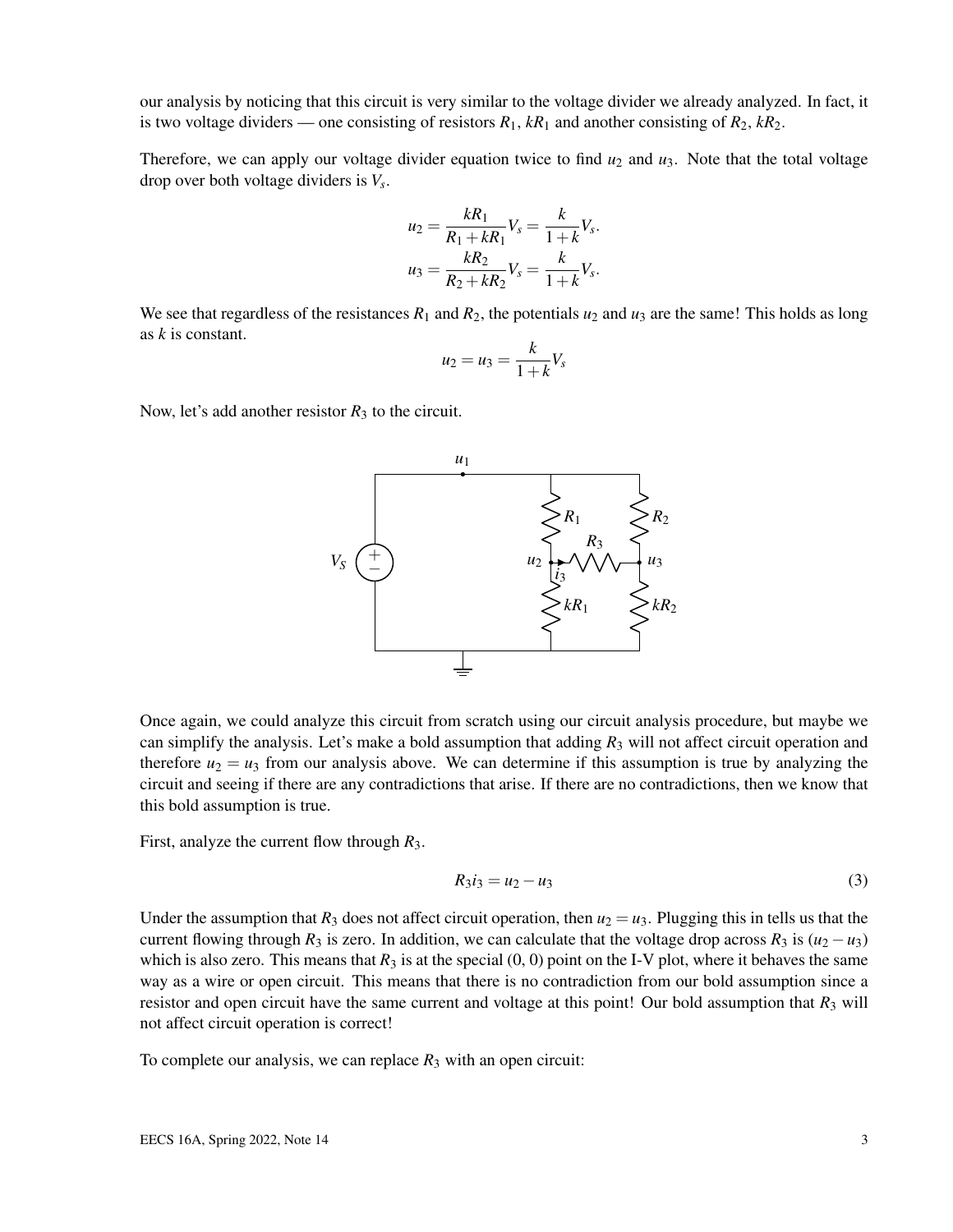

Now, we can write  $u_2, u_3$  directly, using the voltage divider equation as we did above:

$$
u_2 = u_3 = \frac{k}{1+k} V_s.
$$
 (4)

When is it ok to replace  $R_3$  with an open circuit? If  $R_1$ ,  $kR_1$ ,  $R_2$ ,  $kR_2$  were four arbitrary resistors, could we still replace  $R_3$  with an open circuit? No, this simplification is only possible because we have set our resistor values so that  $u_2 = u_3$ . This means that the voltage drop over  $R_3$  and current flowing in  $R_3$  are both zero. In this case, the resistor  $R_3$  is operating at  $(0, 0)$  on the I-V plot, so we can replace it without affecting circuit operation.

Next, we will introduce the 2D resistive touchscreen — and we'll see a very similar circuit appear in our model!

## 14.4 2D Resistive Touchscreen

Now, let's introduce the physical structure of a 2D touchscreen: it consists of a top red plate and a bottom black plate. When a finger touches the screen, the top red plate is pushed into contact with the bottom black plate at the touch point.

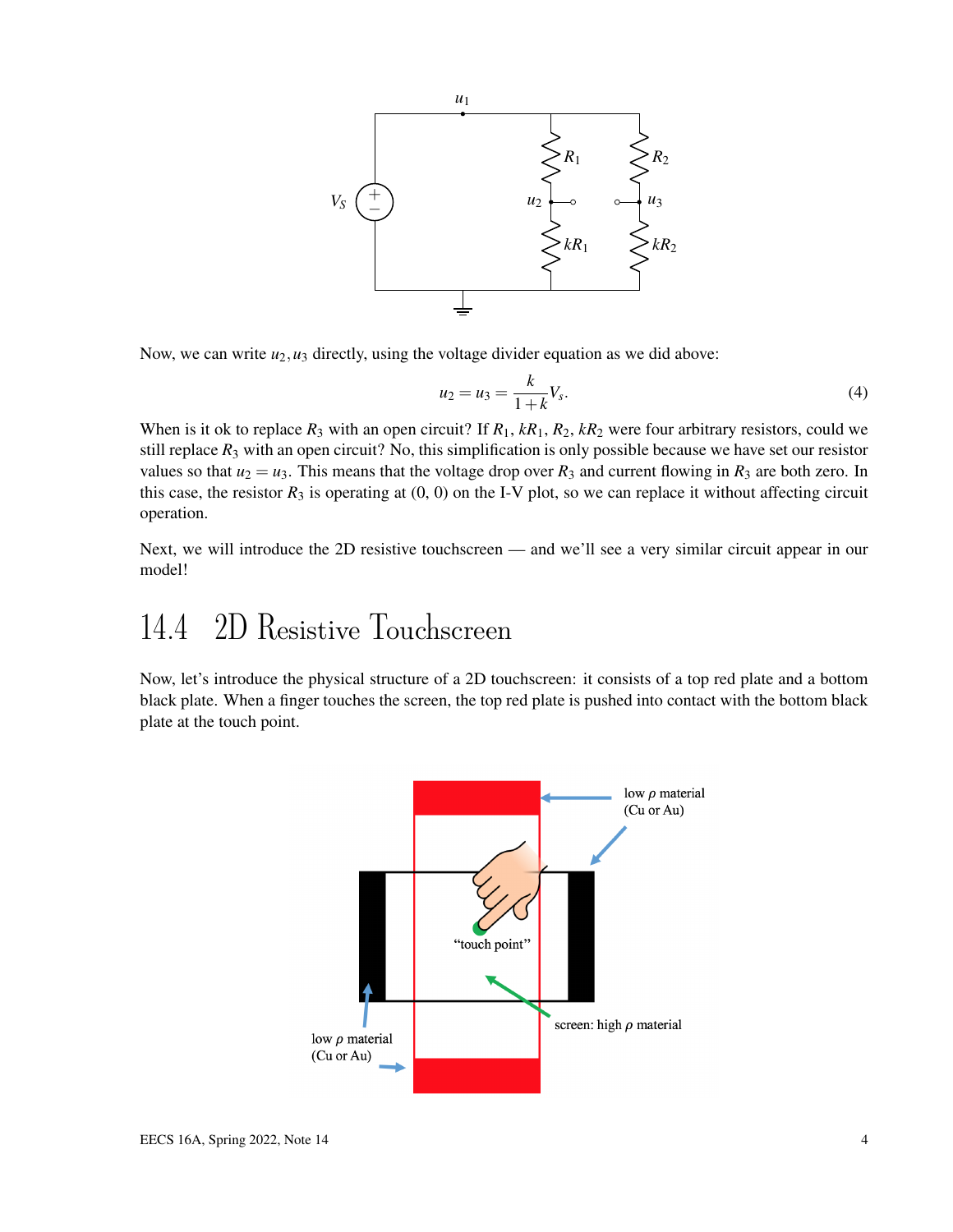The top and bottom ends of the top red plate as well as the left and right ends of the bottom black plate are made of materials that have very low resistivities  $\rho$ , we can treat them as ideal wires ( $\rho = 0$ ). The materials of the transparent screen that we touch in the middle have much higher resistivity.

In a 2D touchscreen, we want to figure out the vertical position and the horizontal position of the touch point: *L*touch, vertical, *L*touch, horizontal.

Let's first analyze the physical structure of the top red plate. We can treat the red plate as a bunch of vertical resistor strips, where each vertical strip is connected to the strips next to it by horizontal resistors as well. When we touch the plate, we split it into a top and bottom half, or *Rrest* and *Rtouch*.

To simplify analysis, rather than considering many vertical strips, we will divide the red plate into just three vertical segments (of equal width) represented by resistors, which are connected by horizontal resistors *Rh*<sup>1</sup> and  $R_{h2}$ . By the end of this analysis you will see that increasing the number of vertical strips does not change the result.



As we did with the 1D touchscreen, we connect a voltage supply  $V_s$  to the top and bottom ends of the top red plate: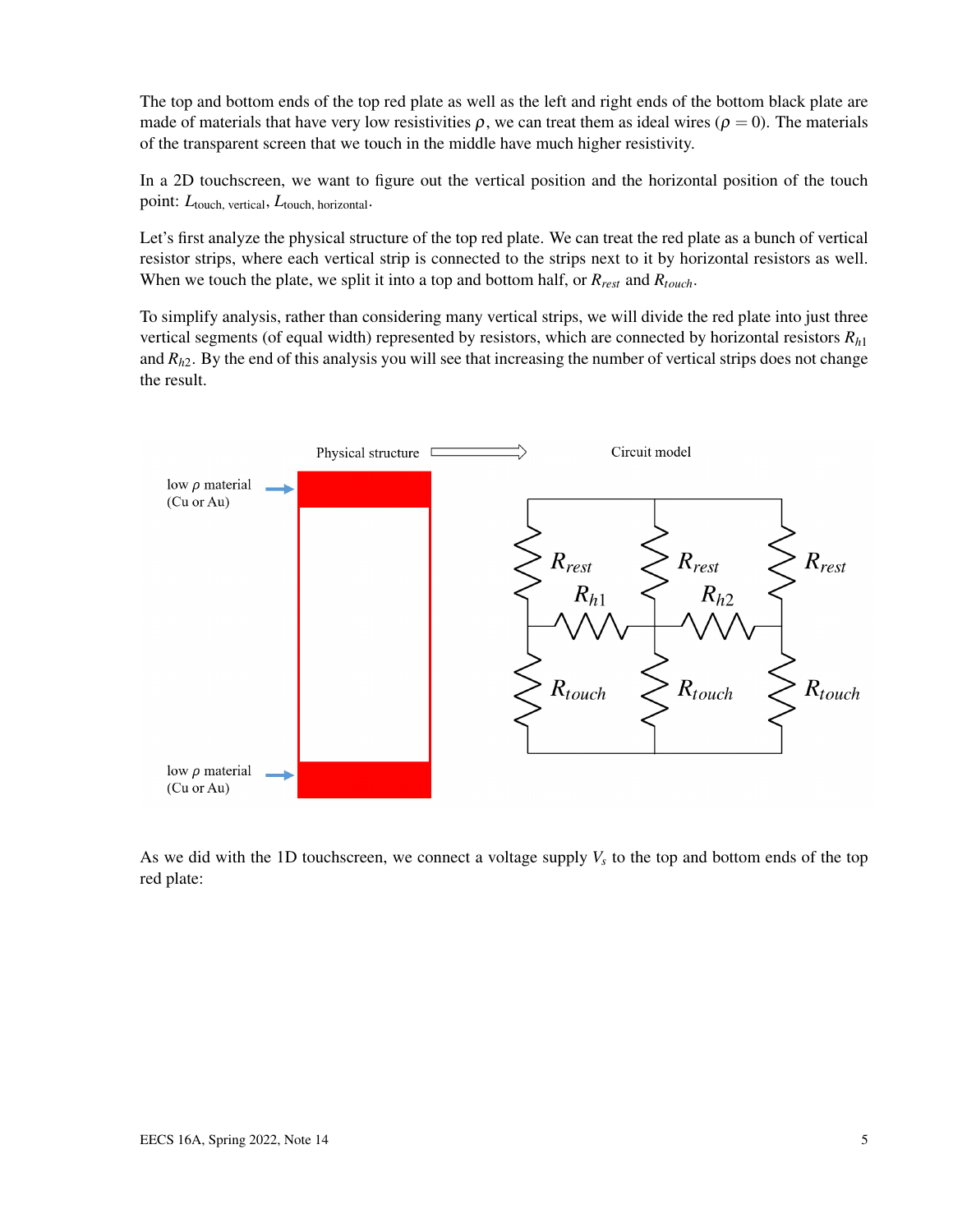

Let's analyze the circuit we just built with the top red plate and a voltage supply *V<sup>s</sup>* :



Does this circuit remind you of the "interesting circuit" we analyzed in the previous section? Since *Rrest* and  $R_{touch}$  are the same for each segment, we know that  $u_2 = u_3 = u_4$ . As with the "interesting circuit" can replace horizontal resistors *Rh*1,*Rh*<sup>2</sup> with open circuits.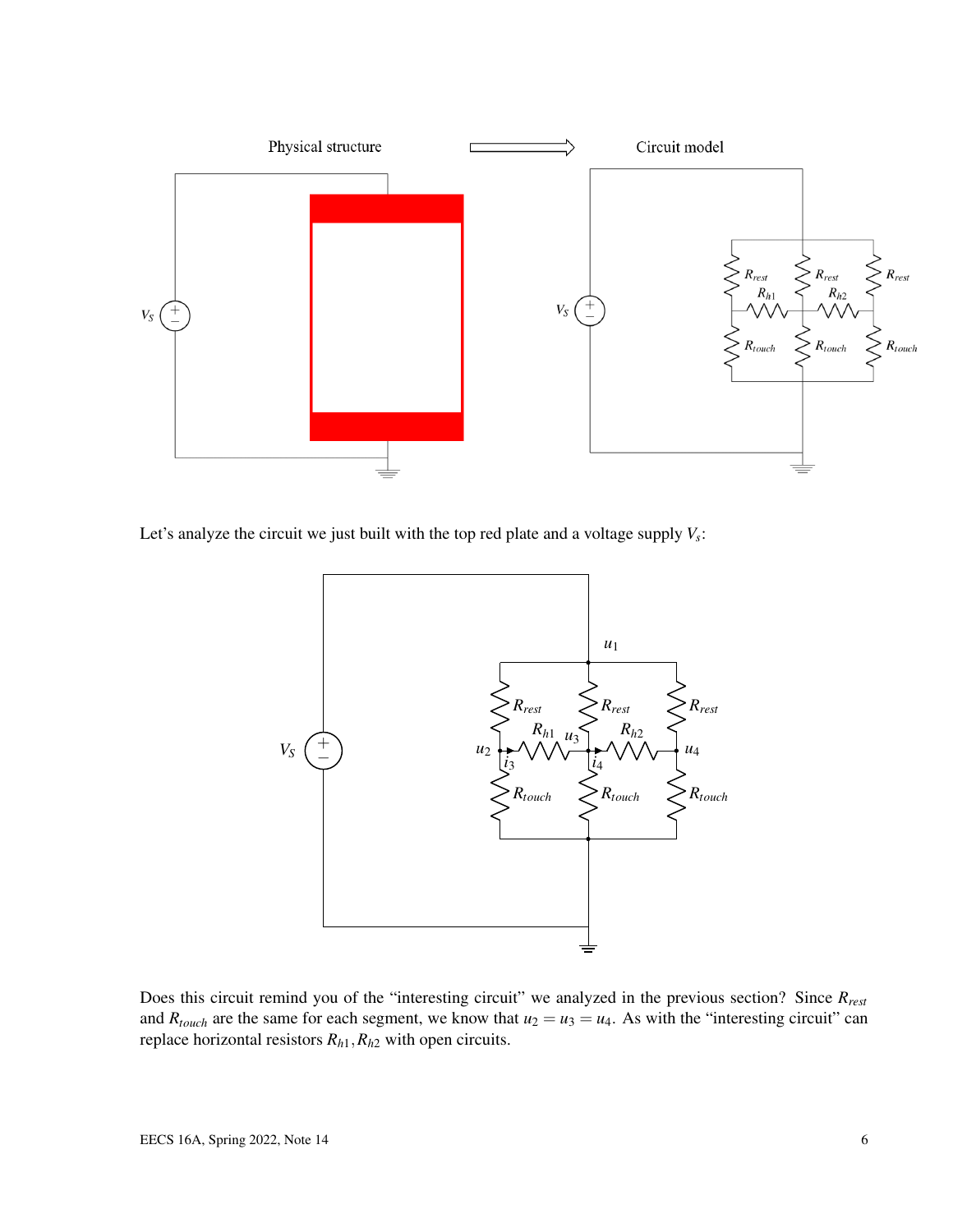

After replacing horizontal resistors with open circuit, we can use a voltmeter and measure  $u_3$ . Once again, using the voltage divider equation, we get:

$$
u_3 = \frac{R_{touch}}{R_{rest} + R_{touch}} \times V_s.
$$
 (5)

Given  $R_{touch} = \rho \frac{L_{touch}}{A}$ ,  $R_{rest} = \rho \frac{L_{rest}}{A}$ ,  $u_3$  can be further simplified:

$$
u_3 = \frac{L_{touch}}{L} \times V_s \quad \text{where} \quad L_{touch} = L_{touch, vertical} \tag{6}
$$

This means that  $u_3$  is mapped to the vertical position touched in the same way as the 1D touchscreen. When measuring the vertical position touched (*L*touch, vertical), the bottom black plate connects to a voltmeter and measures  $u_3$ , the same way it did in the 1D touchscreen. Note that, although we have represented the top red plate by three segments of equal width in the circuit model we built, the value of  $u_3$  will remain the same if we choose to represent the top red plate by an infinite number of segments.

Now that we found *L*touch, vertical, how can we find *L*touch, horizontal? We know from linear algebra that if we want to find two values (i.e. vertical and horizontal position), we will need two measurements. What's another useful measurement that we can take? Well, the black bottom plate is rotated 90° compared to the red plate, so we can repeat this procedure on the black plate to get the horizontal touch position.

To do this, we connect the supply voltage source *V<sup>s</sup>* to the bottom black plate, and connect the top red plate to a voltmeter. As before, we choose to represent the bottom black plate by three segments of equal width which are connected in between by vertical resistors  $R_{v1}$ ,  $R_{v2}$ .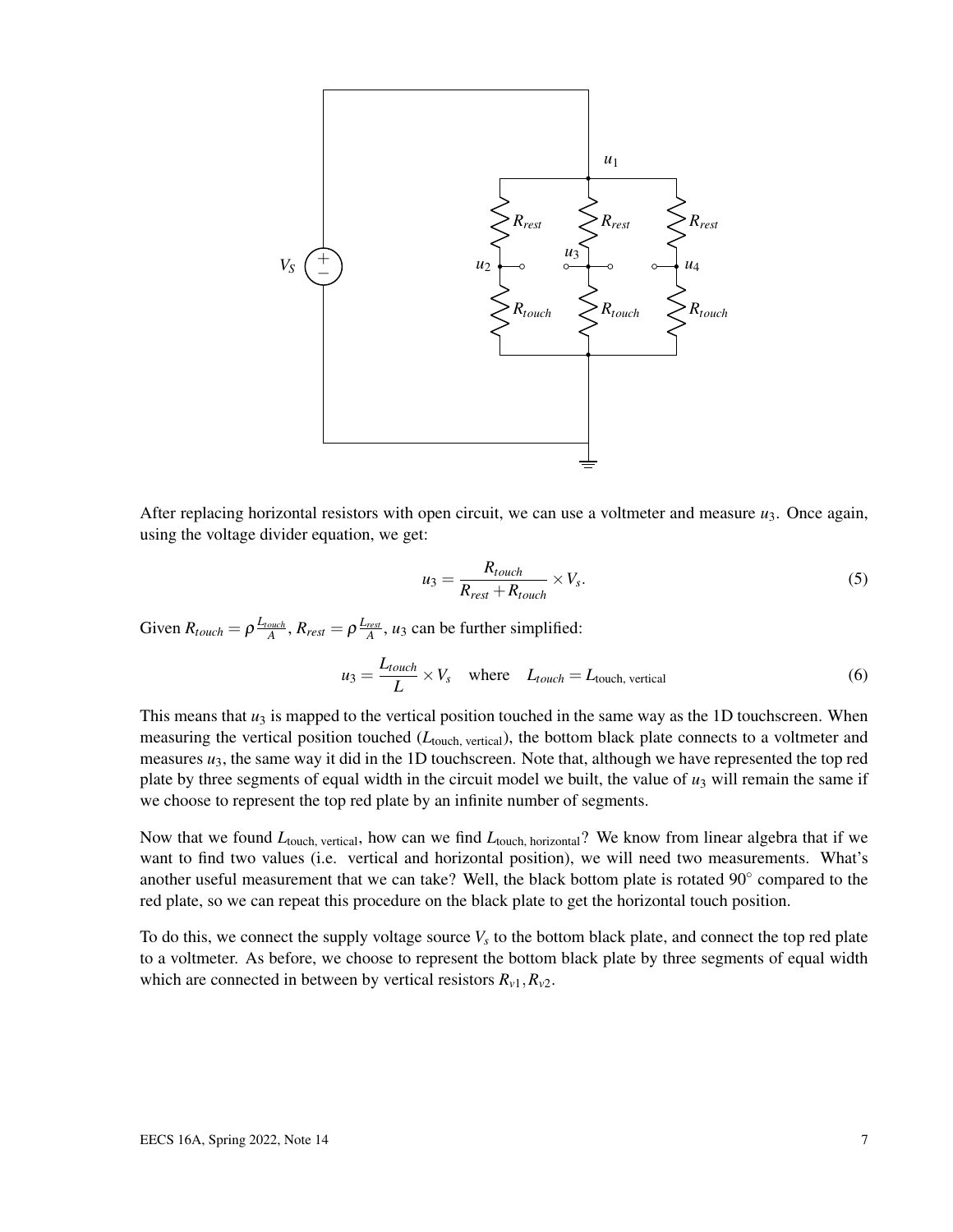

Let's analyze the circuit model for the bottom black plate:



Once again, we see that this is very similar to the "interesting circuit" and we can replace  $R_{v1}$  and  $R_{v2}$  with open circuits. Then we perform the same analysis as for top red plate, and we can derive *u*3, which is:

$$
u_3 = \frac{R_{touch}}{R_{touch} + R_{rest}} \times V_s
$$
 (7)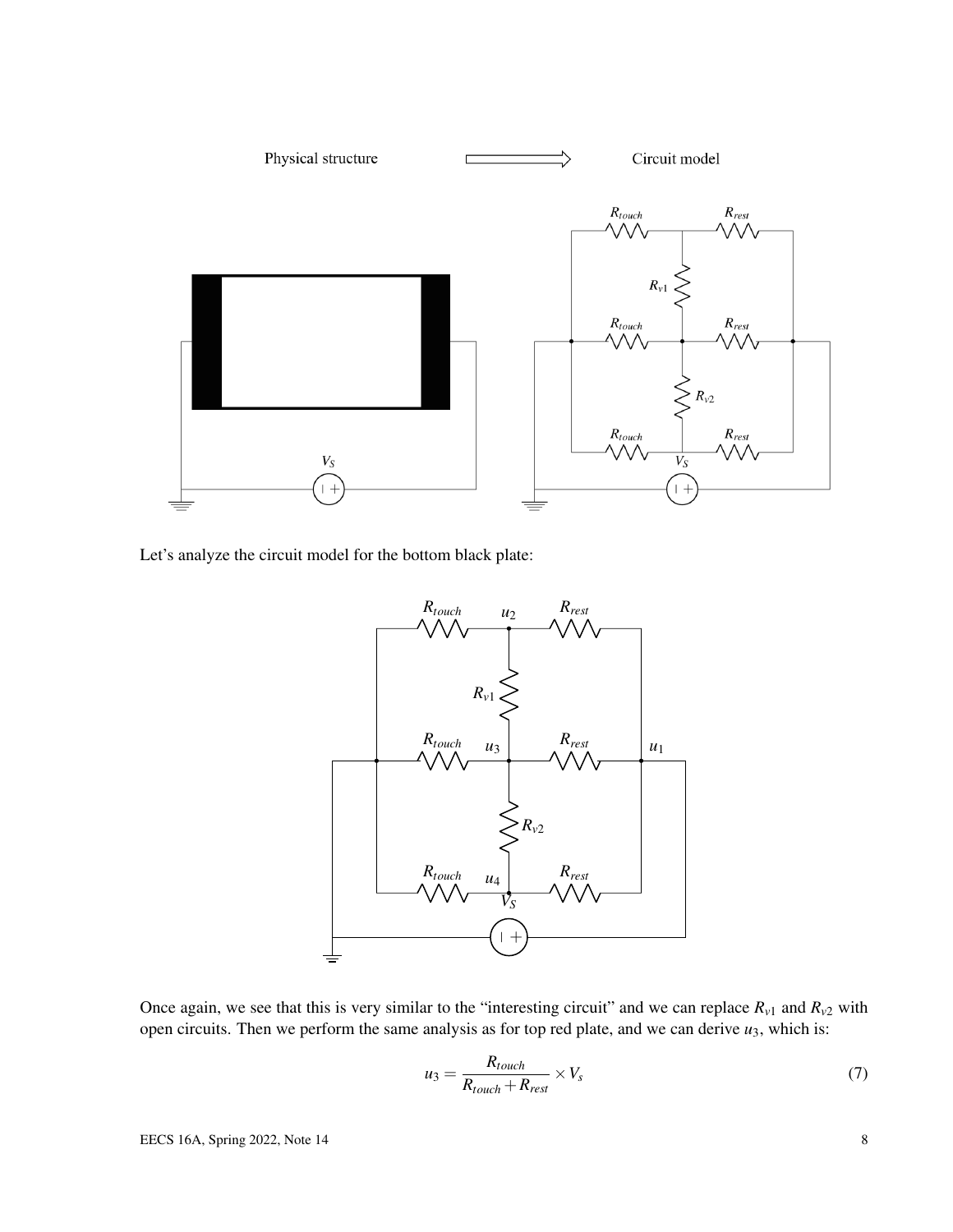$\text{Here, } R_{touch} = \rho \frac{L_{\text{touch, horizontal}}}{A}$  $\frac{A}{A}$  in which  $L_{\text{touch, horizontal}}$  is the horizontal position touched.

The measurement of vertical and horizontal positions ( $L_{\text{touch. vertical}}$ ,  $L_{\text{touch. horizontal}}$ ) for a 2D touchscreen can be summarized as follows:

#### • Vertical Position Measurement

We connect a voltage source  $V_s$  to the top red plate and connect a voltmeter to the bottom black plate. We can map the voltage measured to the vertical position touched:

$$
V_{out} = \frac{L_{\text{touch, vertical}}}{L} \times V_s. \tag{8}
$$

#### • Horizontal Position Measurement

We connect a voltage source  $V_s$  to the bottom black plate and connect a voltmeter to the top red plate. We can map the voltage measured to the horizontal position touched:

$$
V_{out} = \frac{L_{\text{touch, horizontal}}}{L} \times V_s. \tag{9}
$$

The important simplification used is replacing  $R_{h1}$ ,  $R_{h2}$  with open circuits for the  $L_{\text{touch, horizontal}}$  measurement and  $R_{v1}$ ,  $R_{v2}$  for the  $L_{\text{touch, vertical}}$  measurement. However, this kind of simplification is valid only if the resistor is at (0, 0) on the I-V plot, which means the resistor has zero current flow and therefore zero voltage  $drop (IR = V)$ .

## 14.5 Faster Circuit Analysis

In the previous section, we used the fact that all of the segments had equal *Rrest* and *Rtouch*. In this section, we'll consider a similar circuit where the resistances are all different! We'll solve the circuit using analysis that's theoretically equivalent to the 7 step procedure, except this time we will do the steps in a smart way that makes everything faster and easier.

We'll consider the following circuit:



Our goal is to solve for the voltage at each node.

• Step 1: Label the circuit. We will label all unknown node voltages  $(u_1, u_2,$  and  $u_3)$ .